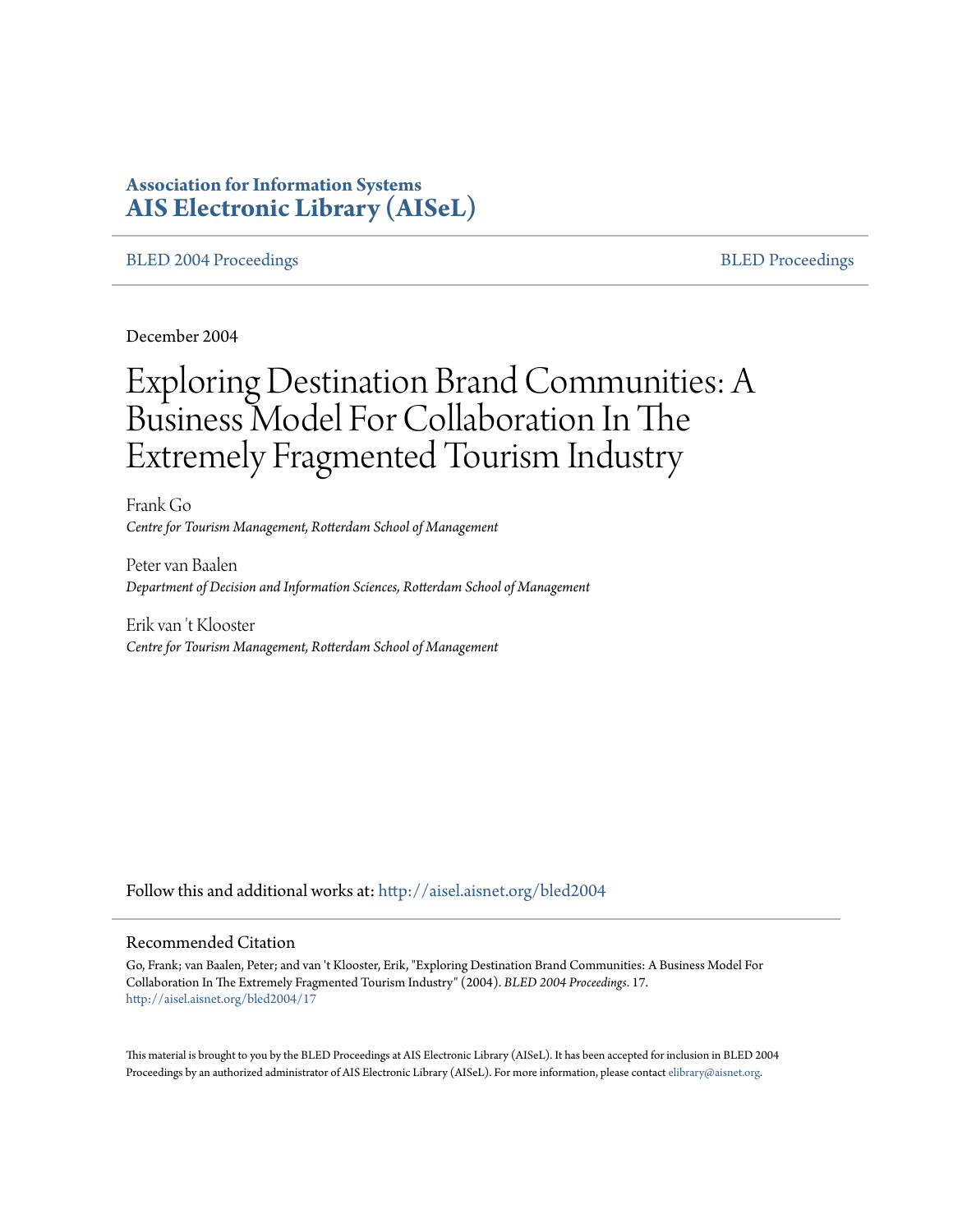#### **17th Bled eCommerce Conference**

#### **eGlobal**

Bled, Slovenia, June 21 - 23, 2004

## **Exploring Destination Brand Communities: A Business Model For Collaboration In The Extremely Fragmented Tourism Industry**

#### **Erik van 't Klooster, Frank Go**

Centre for Tourism Management, Rotterdam School of Management, The Netherlands, erik@vantklooster.net, Email: fgo@fbk.eur.nl

#### **Peter van Baalen**

Department of Decision and Information Sciences, Rotterdam School of Management, The Netherlands pbaalen@fbk.eur.nl

#### **Abstract**

*Intense global competition in the tourism industry forces destinations to develop strong, unique and competitive destination brands. This is not an easy task since the sector is extremely fragmented and many images are beyond their control. This working paper explores the concept of destination brand communities which provides a platform for facilitating connectivity, trust building and decision making amongst a wide range of tourism stakeholders and other related destination image producing industries, in order to develop and maintain a sustainable destination brand strategy. Furthermore, the*  destination brand community should try to emotionally connect with consumer *communities in order to match its narratives with the hot buttons of the tourists, thereby creating significant pull effects. The final part of the paper addresses the design of the destination brand community in a polycontextual environment as it has to connect dispersed stakeholders with different backgrounds, cultures and interests. It is argued that destination brand communities should focus on making sense of mind space, social space, information space and material space in order to facilitate effective and efficient decision making.* 

#### **1 Introduction**

The tourism industry is more than ever aware of the need to collaborate, as tourism is becoming more international and most destinations have to compete at a global level (Riege et al. 2001). The competitiveness of a nation is mainly based on the quality and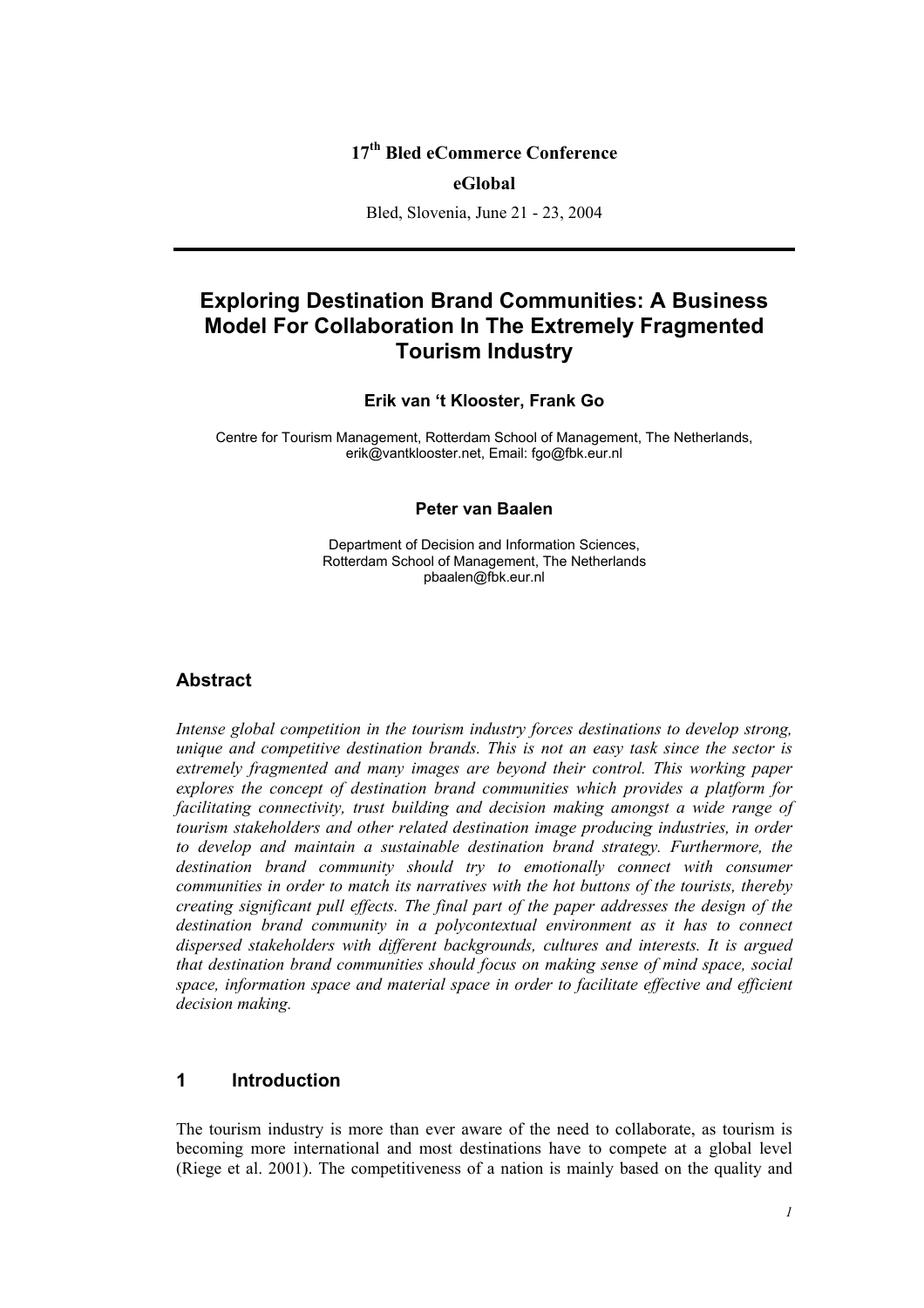reach of its images, which is strongly related to the exposure of local cultures and commercial brands produced by export industries. Destination Images are not solely based on tourism images. Recently, consumer products are increasingly using country-oforigin images as they have a substantial and pervasive effect on consumers (Verlegh, 2001). Furthermore, leisure products such as books and movies increasingly trigger consumers to travel to certain destinations (E.g.: Crocodile Dundee - Australia, The Beach - Thailand, Harry Potter - Great Britain, The Lord of the Rings - New Zealand). In order to come up with a supported, competitive and sustainable image, destinations should be able to coordinate this images to a certain extend. However, a lot of images are uncontrollable such as the images produced by the mass media on political, societal or economical events. For example, ever since 9/11 several Arabic countries (e.g. Dubai, Turkey and Egypt) have to deal with negative stereotyping which has resulted in decreasing number of tourists. In a world of almost uncontrollable mass-media images it becomes essential to coordinate and guide images towards desired customer segments as a way to counteract stereotypeing.

To create a fair, rounded and attractive picture of a country in people's minds, a balance must be maintained between the different images. For example*, the Western consumer's albeit shallow knowledge of Japanese art, poetry, cuisine and philosophy, for example, functions as counterpoint to the commercial Japan of productivity, miniaturization, technology, etc. It helps to reduce the potentially threatening image of a highly, even aggressively efficient producer nation, by reassuring consumers that they are buying goods manufactured by real human beings, not automata. And Japanese pop culture provides the counterpart to the 'no fun' perception which might otherwise prevail, while also feeding imagery – and hence added attraction - directly into exported products*  (Anholt, 2002:3)*.* 

However, from a supply-side perspective, destinations do not lend themselves easily to branding. First of all branding is based on a selection of attributes which is a difficult process in itself and needs to be regarded as a process that develops and expands overtime. It involves the inclusion and consideration of all stakeholders throughout the lifetime of destination and brand (Gnoth, 2002). Second, the majority of stakeholders are involved in the tourism industry which in itself exists of a myriad of players who often act in ignorance of each other. This results in a shortage of linkages between the different sectors, such as attractions, accommodations, transport and services (Gnoth, 2002; Riege et al., 2001). Third, the tourism industry mostly exist of SME's (Small and Medium Enterprises) which have only limited resources (money, manpower, time) available to collaborate. This often only allows them to engage in a small number of co-operative ties (Riege et al. 2001).

From a demand-side perspective, the potential tourist has to deal with an information overload on destination images from which it has to select. Also, the destination experience is mainly coordinated by the tourist him / herself who emerges as a channel captain selecting the different attributes. Finally, there's been a shift from "predictable" mass and conventional tourism towards alternative forms of tourism such as ecotourism, backpackers, active lifestyles, FITs (Free and Independent Travelers) and Wine & Food tourism. While tourists who still prefer mass tourism are predominantly lower income, those opting for alternative experiences are mostly in higher income brackets (Stamboulis & Skayannis, 2003). Finally, Mowforth & Munt (2003) approach tourism as a commodity with both a symbolic or sign value and an exchange value. Travel has always been an expression of taste and a way of establishing class status. But, with the rapid growth in the numbers of people taking holidays, it has never been so widely used as at present. As a consequence tourism is used as a way to pursuit difference, diversity and distinction.

The solution to coordinating destination images and attracting the right types of tourist is grounded in the idea to what extend destinations are able to deal with contested space,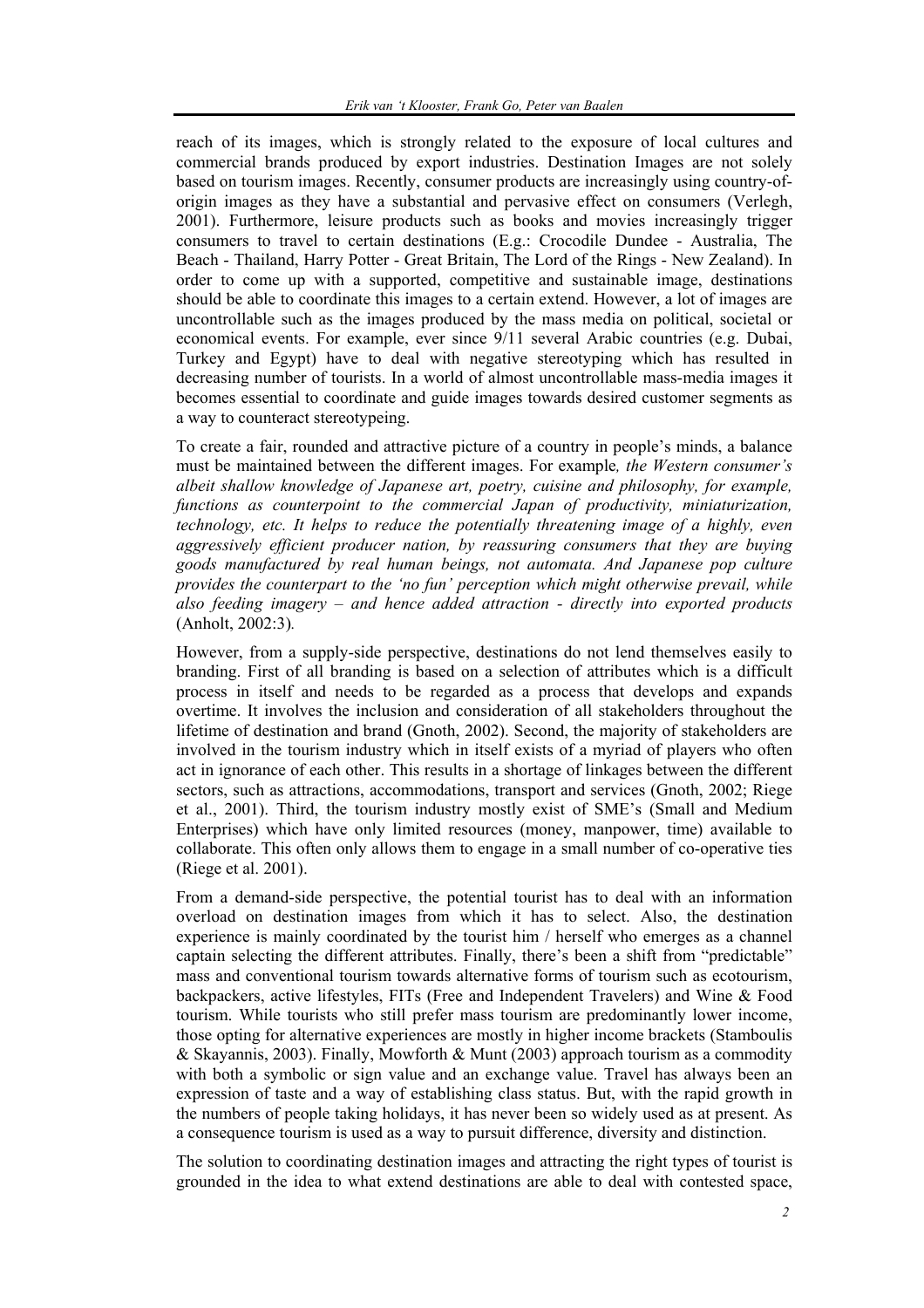that is being able to make sense of the different images / identities and different interests of suppliers (e,g., transnational companies (TNCs), small  $\&$  mediumsized enterprises (SMEs), local governments and local communities) and different consumer groups. Building upon the concept of community, the research question of this paper can be defined as: *How can a destination brand community communicate one's identity in a global arena of contested space, under conditions of intense competition, scarce resources and fragmentation?* 

Gnoth (2002) proposes supply-side driven tourism brand communities to develop, maintain and implement a destination brand among a wide array of stakeholders. A tourism brand community can be defined as a heterogeneous group of service producers who give a sense of homogeneity of experience to tourists through employing the same brand attributes during service production. In this paper we would like to refer to the term 'destination brand communities' instead of 'tourism brand communities' as the former one emphasizes the potential inclusion of other sectors beyond tourism, specifically those that contribute to the production of domestic commercial brands. Thus, a destination brand community can be defined as a heterogeneous group of destination related image producers who give a sense of homogeneity of experience to tourists through employing the same brand attributes during image production.

## **2 Destination Branding**

The destination brand is developed around three kinds of attributes. First, around the attraction that exerts the pull to a destination. Secondly by branding the essential tourism services that facilitate the experience of the destination, such as transport, accommodation, restaurants shops and entertainment. The third level of brand extension branches out into non-tourism and other export industries that support the destination experience through primary and secondary products (Gnoth, 2002).

According to Riege et al. (2001) marketing efforts of a destination brand can be aimed at two sides of the tourism industry: the tourist demand side and the supply side. In the process, different types of projected and perceived destination images emerge (See figure 1).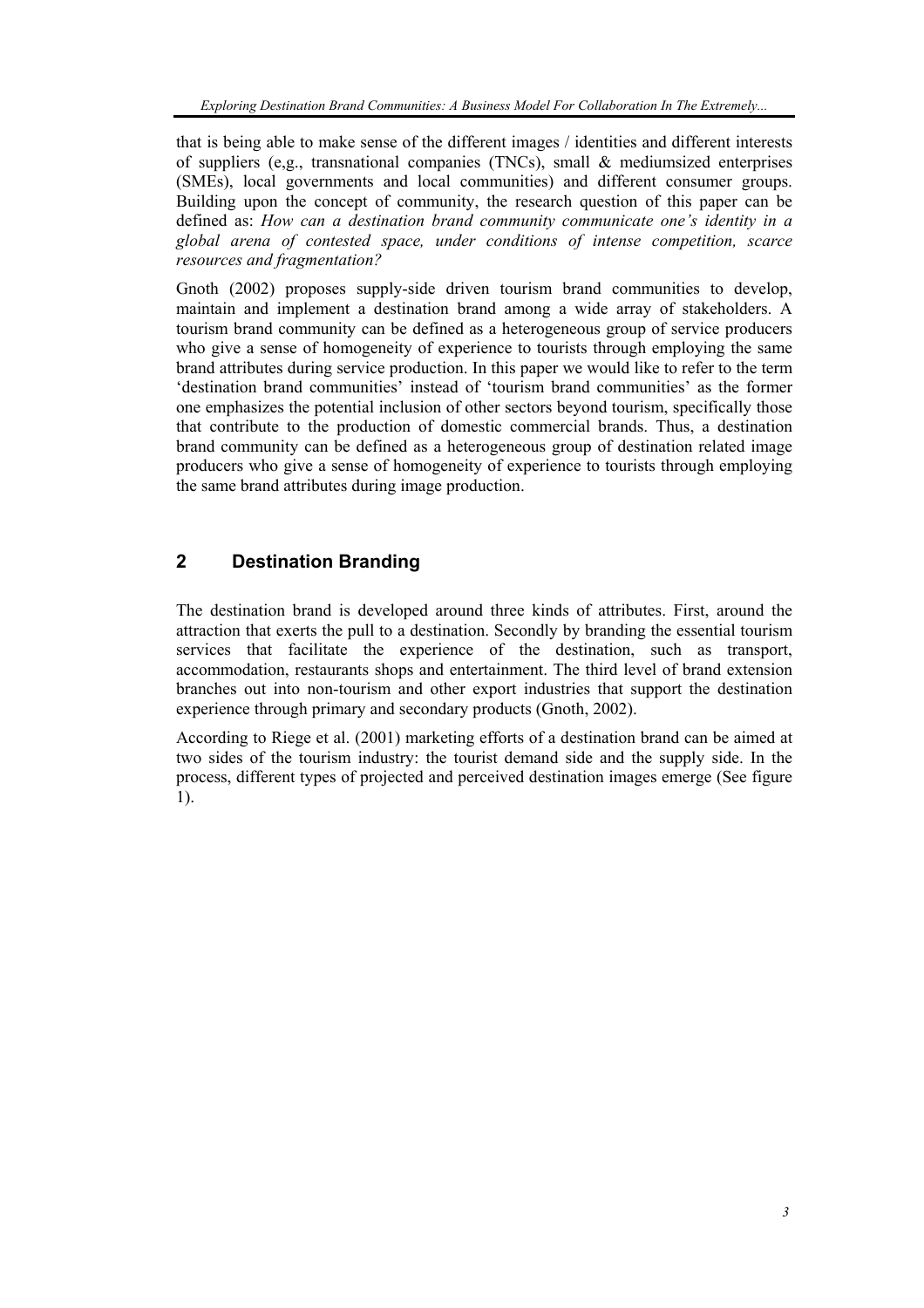

*Figure 1: A Marketing Partnership-Based System In Travel And Tourism Source: Based on Riege et al. (2001)* 

The projected images and the perceived images are usually not the same as a result of a lack of coordination among both supply and demand side. For example, tour operators have been instrumental in distributing information and contributing to the images that people hold about certain destinations, tour operators also have commercial interests. Because of the latter they might only pass on selected images to their clients. This may lead to unrealistic portrayals of place and result in destination images not supported or desired by the destination's host society. According to Gartner (1993), the image formation process can be viewed as a continuum of separate agents that act independently or in some combination to form a destination image unique to the individual. Table 1 shows the different types of agents.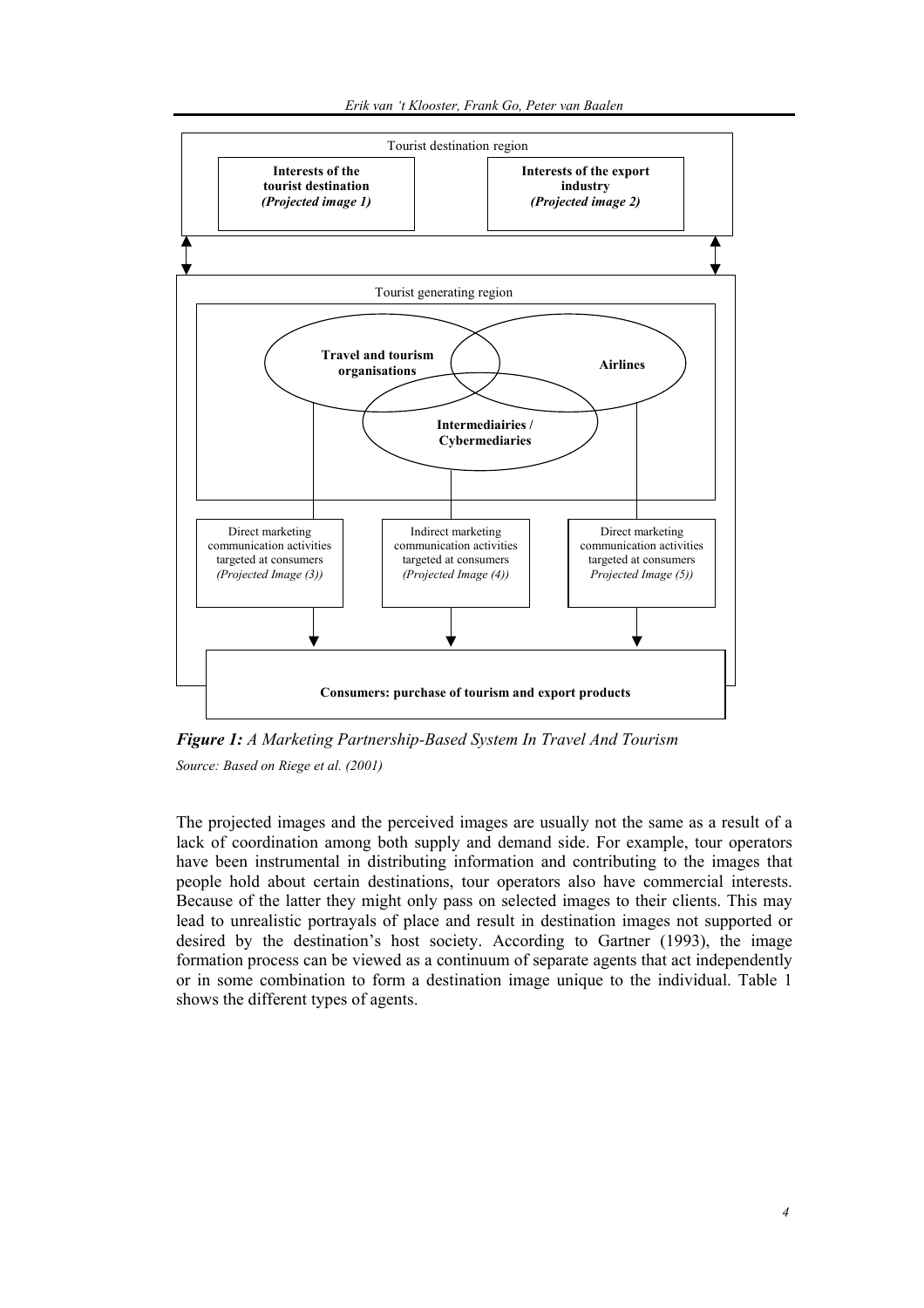| Type of Agent    | Explanation                                                                                                                                                                                                                                      |
|------------------|--------------------------------------------------------------------------------------------------------------------------------------------------------------------------------------------------------------------------------------------------|
| Overt Induced 1  | Consists of traditional forms of advertising, used by destination<br>area promoters in the form of television, radio, brochures,<br>billboards, and print media advertising.                                                                     |
| Overt Induced 2  | Consists of information received or requested from tour operators,<br>wholesalers, and organizations which have a vested interest in the<br>travel decision process but which are not directly associated with a<br>particular destination area. |
| Covert Induced 1 | Consists of the destination images which are supported by the<br>credibility of a celebrity spokesperson.                                                                                                                                        |
| Covert Induced 2 | A person influenced by this agent is not aware that destination<br>promoters are involved in the development of the projected image.<br>E.g. Articles, reports or stories.                                                                       |

*Table 1: Gartner's Typology Of Image Formation Agents* 

*Source: Gartner (1993: 197-201)* 

Looking at destination images from a demand perspective, brands are seen as images that reside in the mind of tourists / consumers. These images have both affective and cognitive components (Kim & Yoon, 2003; Baloglu, 1999). A case study by Kim & Yoon (2003) targeting Korean overseas travelers concluded that affective image components have more impact on developing destination image than do cognitive image components. Especially those items associated with internal sources of feelings about travel such as exotic atmospheres, relaxation, scenic beauty, good climate, and recommendations are primary components of developing destination image. Additionaly, Decrop (1999) mentions contextual and dynamical influences which influence tourists decision making processes such as activities, interests, age, family, occupation  $\&$  economic status, which in essence refer to the influence of peer groups and communities.

Govers & Go (2003) identify three gaps which have to be bridged between constructed, imagined and experienced image. The constructed image should be anchored to some extend on a true destination identity (Govers & Go, 2003; Go, Lee & Russo, 2003). This is where the first gap occurs. The true destination identity should be grounded in local heritage as it contributes to authentic stories which local residents can be proud of and which can create a distinctive and competitive destination brand. The second gap occurs when the imagined pre-visit image are not in consensus with the projected image, which occur because of different image formation agents. The third gap appears when the actual onsite tourism experience is not in line with the tourist imagined expectations. In order to minimize the size of the gaps destinations need to coordinate the different images produced and desired by the different stakeholders. Furthermore it implies the implementation of feedback mechanisms which include tourist's perceptions, needs and wants.

The lack of understanding of the experiential nature of tourism within the tourism industry can easily lead to a mismatch (Gretzel and Fesenmaier (2003) as cited in Govers & Go, 2003)**.** Consumers build up emotional arousals and mental multi-sensory imagery, either historic (i.e. based on prior experiences), or fantasy imagery, based on what they (expect to) taste, hear, smell, see or feel when consuming experiential products. Yet, the way the tourism industry delivers its tourism product offering, such as for instance on destination marketing websites, is still focusing on functional attributes such as price, distances and room availability. The tourism industry should begin to understand the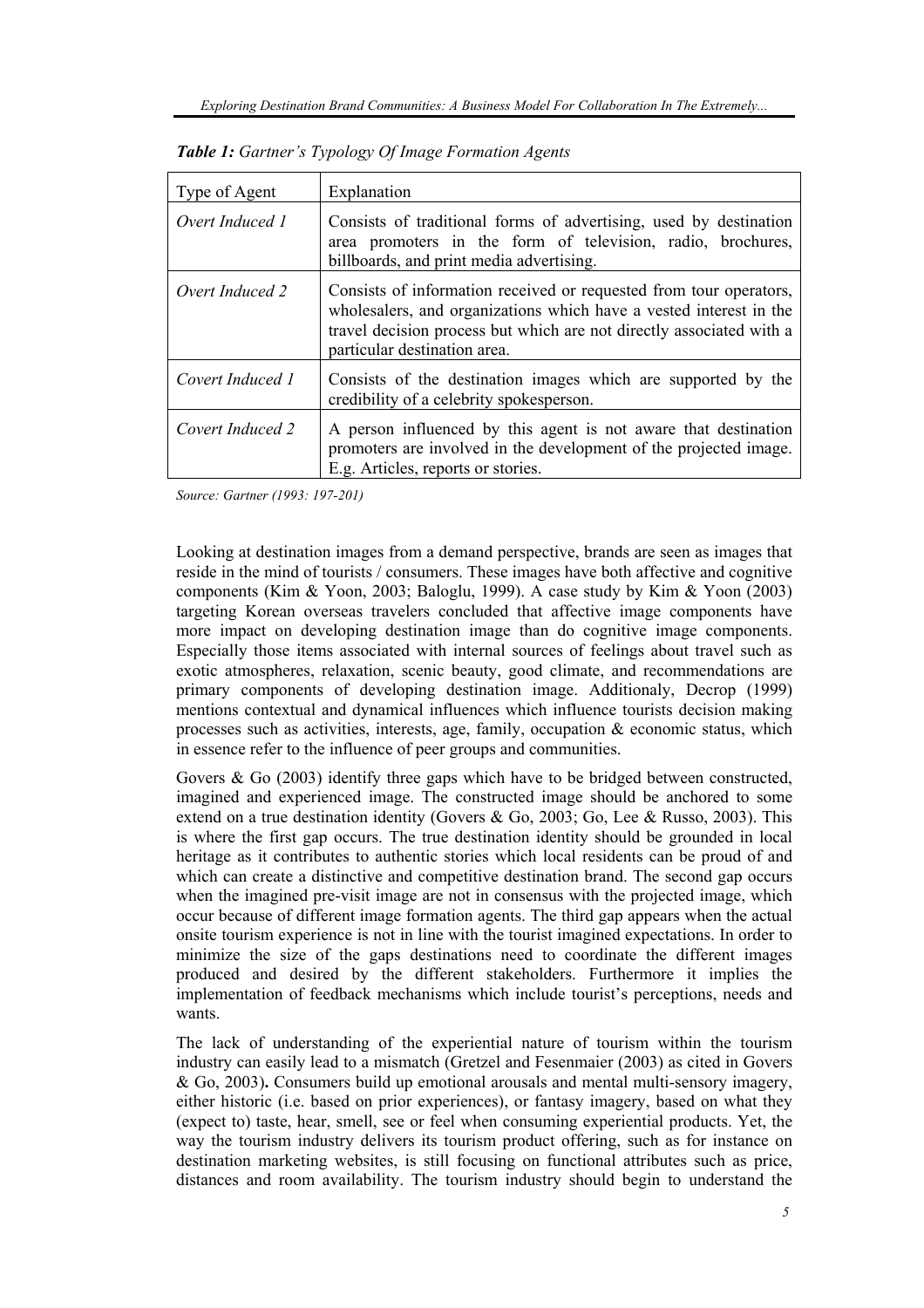value of narratives and the role of destinations as storytellers. People have the natural propensity to organize information about experiences in story format. It also suggests that people relate their interpretations of experience to others by narrating, or telling stories (Govers & Go, 2003). Therefore destinations should begin to look at the power of narratives an the need to target consumer communities which connect with these narratives.

## **3 Destination Brand Communities**

Tourism partnerships often exist of informal, flexible networks based on trust, involving many stakeholders such as local governments, tour operators, intermediaries / cybermediaries and, increasingly the local community (Riege et al, 2001). It is believed that empowerment of the local community by implementing bottom-up development strategies, is essential for sustainable development of destinations and truthful, authentic and competitive destination branding (Go, Lee and Russo, 2003). Thus, a basic prerequisite for sustainable tourism is allowing individuals and communities an opportunity to be included and "connected". Information technology makes it increasingly possible to connect distributed actors, for example through email, videoconferencing, websites, online discussion boards and virtual communities. The empowerment of local stakeholders requires a shift in the center of gravity of decision making from outsiders to host communities. Outsiders are found both within the private sector and the regulators; governments and public bodies may be less concerned with the local than with the regional / national relevance of tourism activity (Go, Lee and Russo, 2003).

Collaboration should not only be restricted to actors operating on the supply side. Under the conditions of global competition and mass customization it becomes increasingly important for organizations and industries to use sense & respond strategies to identify the needs of the customers. *Rather than competing by forecasting customers' needs and then planning the year's production using inventories to match supply and demand, firms are relying on real-time sensors to continuously discover what each customer needs, sometimes even anticipating unspecified needs, and then quickly fulfilling those needs with customized products and services delivered with heretofore unavailable capabilities and speed* (Bradley & Nolan, 1998: 4). Also, because in most cases, the host population is relatively fixed, whereas the visitor population is continuously changing, it is important to capture visitor feedback at the point of experience (Go, Lee and Russo, 2003). This feedback can received through simple comment forms or street interviews at the destination itself, but destinations and service providers are increasingly able to interact directly with customers through ICT by means of online-feedback forms, rating & ranking systems, customer relationship management tools, ambient intelligence or brand community strategies. The ability to build and sustain trust-based relations with customers and to gain reputation and credibility is critical in the new power relationships. Intermediaries embark on a virtuous spiral, where interaction with consumers results in the accumulation of knowledge, which materializes in better content integration, further enhancing trust and reputation. This process of interactive learning coupled with the proliferation of destinations and services, shifts the center of gravity and the power balance across the tourism "supply chain", from the provider – intermediary relationship to the intermediary-customer relationship. Because of this shift destinations and providers have been at a considerable disadvantage and have prompted them to focus on the relay of information to the final consumer (or inevitably the intermediaries) rather than focusing on the creation of customer-focused content. According to (Stamboulis & Skayannis, 2003) they should develop their own content-based interaction with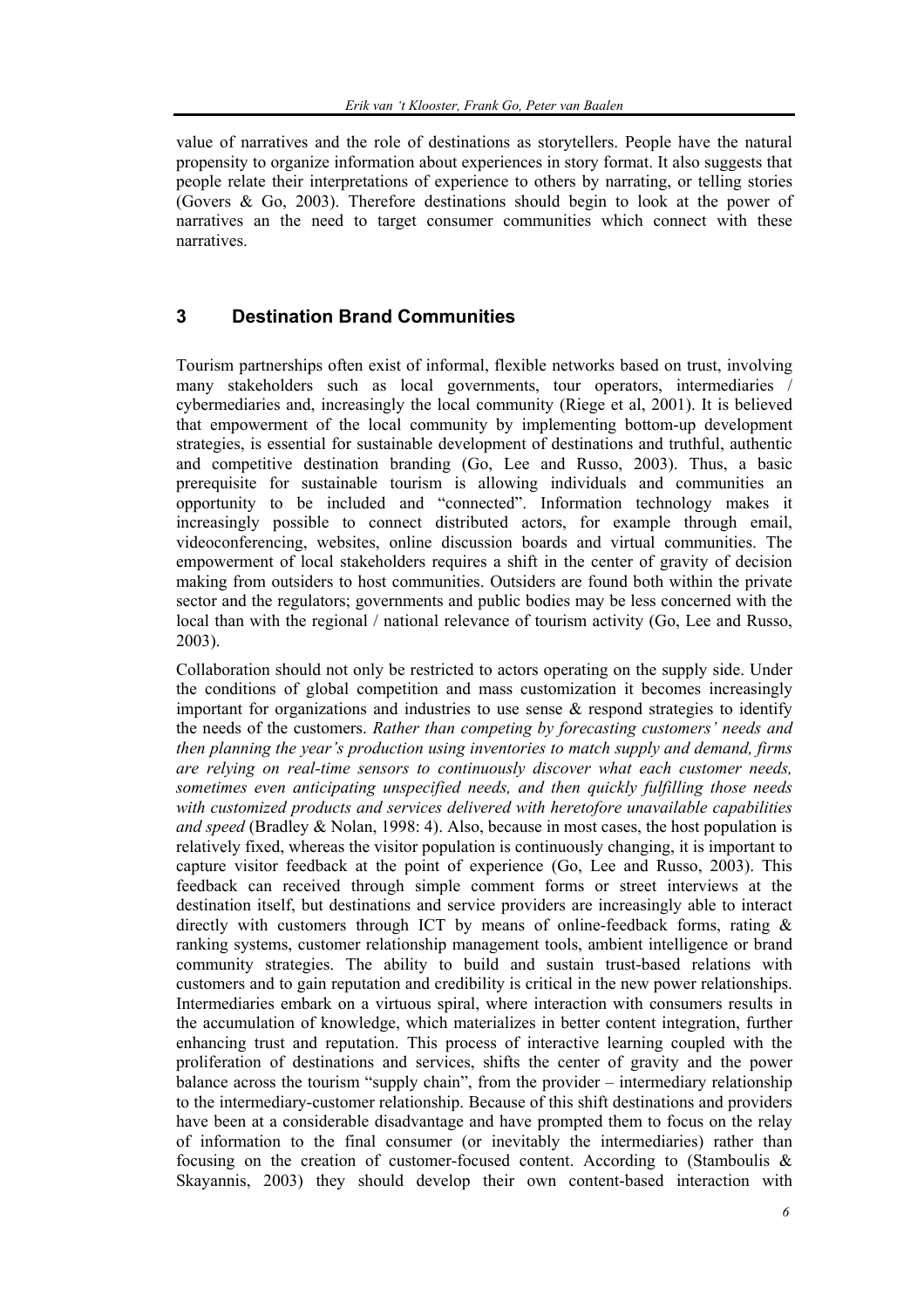customers, possibly enabling them to establish their own learning cycles and develop sustainable distinctive competitive advantage.

Customer Relationship Management can be defined as an integrated effort to identify, maintain, and build up a network with individual consumers and to continuously strengthen the network for the mutual benefit of both sides, through interactive, individualized, and value added contacts over a long period of time. Gilbert, Perry-Powell and Widijoso state that relationship marketing is most suitable in situations where the customer controls the selection of suppliers, there are alternative choices of suppliers, brand switching is common, and word-of-mouth is a powerful vehicle of promotion. The two latter points, in particular, hold true for destinations (Fyall et al., 2003). Through online Business-to-Consumer (B2C) communities, companies can extend their CRM initiatives to include interactions among customers, leveraging these interactions to attract and retain more customers, convert browsers to buyers, improve customer service, reduce support costs, increase revenue, and gain additional insight into their business (Wang et al., 2003). These kind of brand community strategies are focused on gaining feedback and providing a sense of belonging, which should result in brand loyalty. In its developed form, a destination may construct an extended community or group of communities, for which it will serve as a reference point. These communities may serve as extensions of the destination, and become colonies that revive destination-specific events (cultural, environmental etc.). However until now B2C communities have not been as successfully as researchers (e.g. Hagel & Armstrong, 1997) have predicted and a quick search on the internet shows that it's difficult to find destinations which are applying such strategy at the moment.

As mentioned earlier the destination brand community should also involve stakeholders / industries which are related to image formation, such as producers involved in countryof-origin products, visuals, product and package design, advertising, music videos, web design, television, and radio production, magazine and book publishing. These endeavours are effective in deepening and dignifying the brand print of the country. Although these stakeholders will not operate at the core of the community, developing and maintaining (weak) ties will nurture the destination brand community with fresh and creative ideas and the possibility of collaborations which strengthen the destination image.

## **4 The Destination Brand Community As Socio-Economic Business Model**

The Destination Brand Community as socio-economic business model can involve a number of community types: Communities of interest, Business-to-Business Communities, Business-to-Consumer communities and Consumer- to-Consumer communities (see table 2).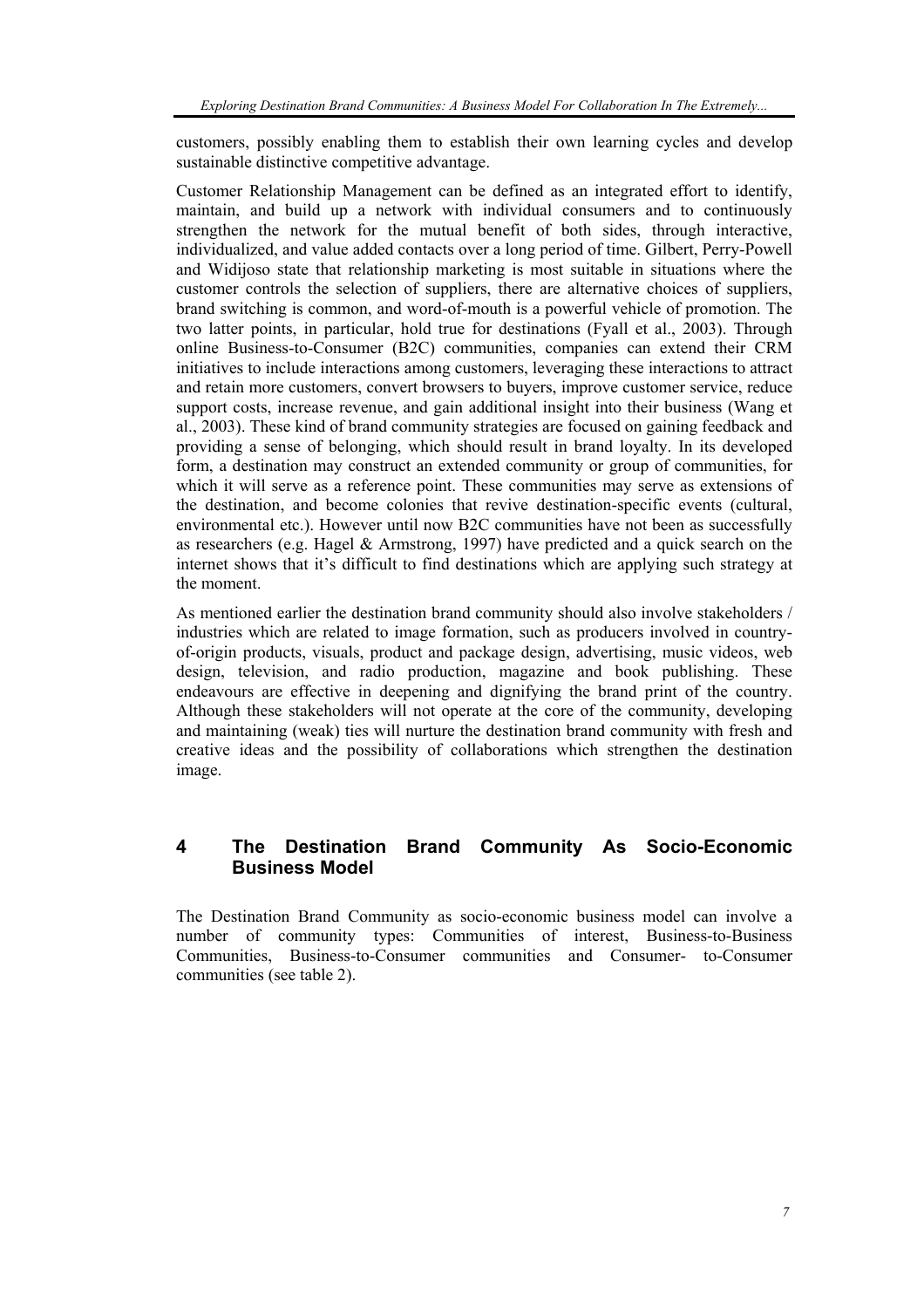| Type of Community                                   | Definition                                                                                              |
|-----------------------------------------------------|---------------------------------------------------------------------------------------------------------|
| Community of interest                               | Forums for meeting people with common interest.                                                         |
| Business-to-Business community<br>(B2B)             | People of the same profession meet, interact on<br>business-related issues, and carry out transactions. |
| Business-to-Consumer community<br>(B2C)             | Trustworthy environments where consumers are<br>more willing to buy from the shop(s).                   |
| Consumer-<br>Consumer<br>$\mathsf{to}$<br>community | Individuals exchange and trade goods with no<br>commercial intermediary being involved.                 |

#### *Table 2: Types Of Communities*

*Source: Hummel & Lechner, 2002: 2* 

In all three transaction-oriented communities (B2B, B2C, and C2C) we find two kinds of contributions from members to the community. The first one is information, such as news or files, which is created by participants and shared or exchanged between participants. The second one is information that reflects the social atmosphere online. Examples are recommendations, reviews, ratings of buyers and sellers (Hummel & Lechner, 2002).

Following the argument in previous sections, the destination brand community exists mainly of B2B environment where destination management organizations are collaborating with local SMEs, transnational companies (Travel industry, Hospitality Industry), cybermediaries, intermediaries, (local) governmental organizations and (local) NGOs in order to develop a destination brand development strategy. The B2B community is basically a community formed by a variety of representatives from existing offline communities (Hummel & Lechner, 2002). In order to order to understand its role, the local community (or at least the local SMEs) should be made aware of the value of their cultural heritage and the possibilities to participate in the community. Education is a key factor that stimulates and empowers host communities in the wise use of their cultural heritage and ICT. (Go, Lee & Russo, 2003).

Braun (2002) states that many Small & Medium Tourism Enterprises (SMTEs) are still sceptical of network structures. Research indicates that SMEs still hesitate to invest their time and money in rapidly changing economy because. Fear of isolation, competitor use of the internet, alienating intermediaries, uncontrolled growth, lack of technology skills, and lack of a strategic sense of how to move forward act as significant uptake barriers. Because of this SMTEs tend to operate in isolation and many are still uncommitted to industry initiatives such as accreditation, training, marketing, and visitor satisfaction. Since joining an inter-firm network will constitute an enormous conceptual leap into the future for many SMTE managers, more attention will need to be paid to inhibitive uptake factors such as lack of infrastructure, fear of competitors, and lack of strategic direction in the new economy. With networking on the rise, the opportunity exists to cultivate a new ethos of connectivity, socialization, and trust between SMTEs, but such a collaborative or network culture would need to be fostered (Braun, 2002). The destination brand community should be aware of these issues and the need to position itself as a platform that facilitates connectivity and builds trust. The destination brand community should focus specifically at increasing awareness among SMTEs of the value of collaboration. Reasons for participating in the destination brand community are keeping up with the rapidly changing marketing trends, which is particularly useful for resource and time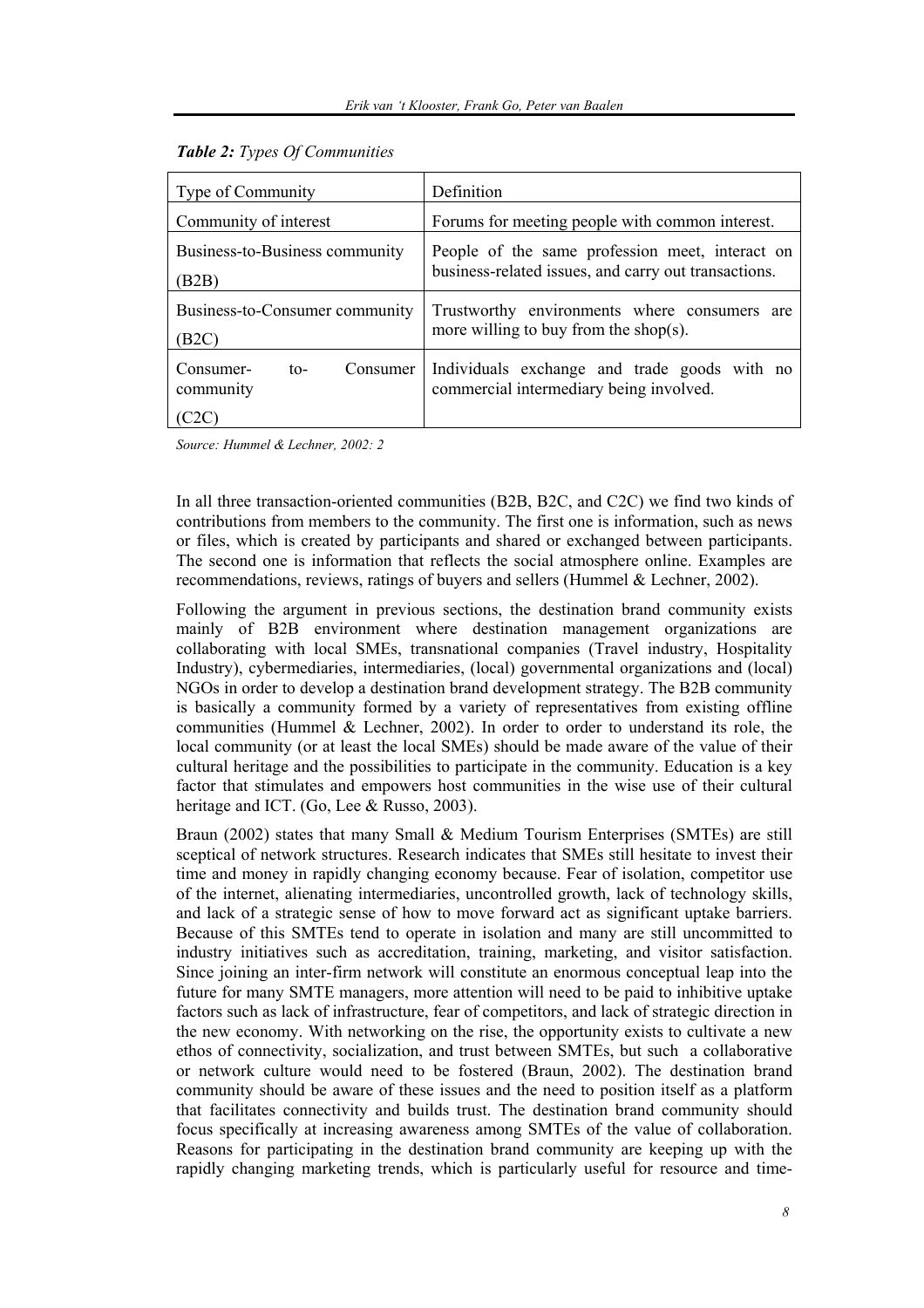poor SMEs. Second, participating should contribute to the overall proliferation of the country but more importantly so the indirect exposure of the individual SMEs (Braun, 2002). However many B2B portals still lack information exchange or interaction between stakeholders, because of ignorance of technological, transactional and social needs (Braun, 2002). The next sections will give insight in integration of the different contexts (mind, social, material and information space) and processes of destination brand community.

At the moment destinations hardly use B2C communities to connect with customers. B2C communities are more used by intermediaries / cybermediaries (e.g. www.virtualtourist.com) which are often not specifically related to certain destinations. Reasons for the lack of destination related B2C communities might be the lack of understanding tourism as experience goods or the lack of understanding of customers as co-opting entities. The internet enables consumers to increasingly engage themselves in an active and explicit dialogue with manufacturers of products and services. This dialogue is no longer being controlled by corporations. Individual consumers can address and learn about businesses either on their own or through the collective knowledge of other customers. Consumers can now initiate the dialogue; they have moved out of the audience and onto the stage. With consumer behavior being increasingly unpredictable and consumers having an incredible broad choice of destination it becomes increasingly important to understand consumer identities or lifestyles, which provide important clues on how to match the narratives of the destination with those of consumers. On the internet virtual communities provide a 'sense of place' for consumers where they can express their lifestyles in a self organized way. As social, geographical and work mobility are central features of people's lives. *Sociologists say that in this sense we are all homeless because we have no fixed point as our emotional origin. This creates a hunger for communities which we can belong to. This community hunger has put a completely new twist on the old concept of the target audience* (Grant, 2000: 136). By tapping into C2C communities or Communities of interest, the destination brand community is able to connect, match and exchange narratives with specific consumer identities, e.g.: communities related to books, movies, sports, food and other lifestyles. This matching strategy will trigger the hot-buttons of individuals and designed experiences which they can't refuse. A Dutch cybermediary called 'tickets.nl' is already successfully implementing this strategy. The company offers tourism packages which foremost build upon consumer interests (music, sports and cultures) which are matched with events taking place all over the world such as the olympic games in Athens 2004 and a Madonna concert in Paris (www.tickets.nl). This approach implies a shift towards communicating narratives of destination with specific narratives of certain consumer communities.

The argument above might suggest that the destination brand community will have to deal with an enormous group of stakeholders. Research by Hummel & Lechner (2002) shows that with the number of members, the number of transactions and the quantity of information; too much interaction results in information overload, too much content of members make the community loose its focus and too many members loosen the social relations and diminish the motivation for many members to contribute. Similarly Prahalad & Ramaswamy (2000) argue that in complex environments organizations should organize themselves in networks of added value where each firm focuses on certain core competencies. Rapid adaptation requires that companies have a stable center.

Granovetter distinguishes two kinds of relations in a network: strong and weak ties. According to Hansen (1999) strong ties are needed when complex tacit knowledge needs to be exchanged and trust needs to be fostered. On the other hand weak ties can give access to new knowledge, enhancing the creative capacity of the community. The destination brand community should build enough social capital to cultivate a sense of community for the most important stakeholders and should prevent itself from becoming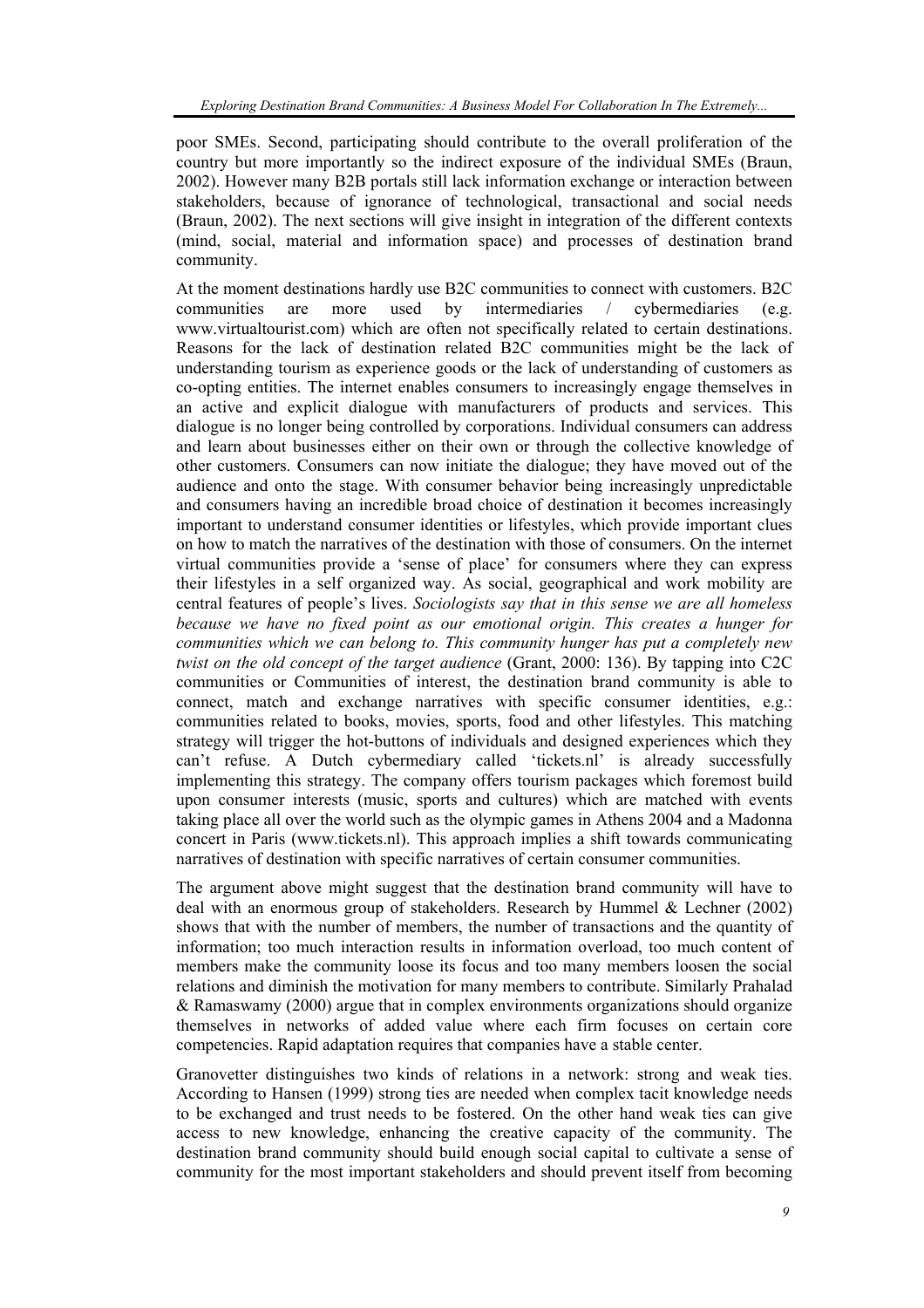a clique which inhabits the danger of alienation from alternative points of view. This means that communities should pay attention to the advantages and disadvantages of both strong and weak ties and the need to create a context which cultivates both*.* Thus, the destination brand community will mainly exist of a B2B community where strong ties are fostered in order to create trust and share perspectives on destination identity which should help identifying key-images and positioning of the brand. Market reach, matching and feedback, will be gained not only through tapping in each others offline community knowledge but also by tapping into C2C communities and communities of interest residing on the net.

### **5 Designing Destination Brand Communities**

The final part of this working paper addresses the design of the destination brand community in a polycontextual environment and the different processes. The design in particularly concerns the supply side driven B2B part of the destination brand community. Further research should investigate more in-depth the demand side of the destination brand community: B2C, C2C communities and communities of interest.

Coordination within hybrid organizations is based upon different coordination mechanisms as opposed to traditional hierarchies. A hybrid organization is often a very loosely coupled organization operating in a complex environment. In order to keep the organization flexible and effective, Ciborra (1996) emphasizes the role of identity formation as a way of sensemaking in the organization. The idea is that the different members in the organization are able to act autonomously while residing in an almost constant organizational transition phase. The concept of community is firmly grounded in the concept of identity. Talbot defines the essence of the community as "a group of people bound together by certain mutual concerns, interests, activities, and institutions" (Moor, 1999).

The success of the destination brand community depends on the commitment and development of shared vision between the different stakeholders. This is a difficult process since all stakeholders operate in their own local context, holding different values and perspectives and only limited resources to interact with other stakeholders and develop a common ground, that is to say a sense of community. Modern communities are increasingly involving information space where dispersed individuals with similar interests can communicate in a flexible and cost efficient way (Baalen et al., 2003).

To develop, maintain and implement a destination brand among a wide array of stakeholders, is not a straightforward decisionmaking process. Weick (1993) identifies shortcomings of a focus on decision making and the need for sensemaking in organizations to deal with uncertainty and complexity. Decision making consists of a problem, a set of alternative solutions, an analysis of the effects of each solutions, and finally, the decision itself (Teisman, 2001). Decision making is built from clear questions and clear answers that attempt to remove ignorance. However, as outlined above, the tourism industry is very complex. Teisman (2001) proposes to see decision making as a quest. During this quest, the different actors are constantly making sense of their environment and themselves, adjusting their goals whenever necessary. Sensemaking is built out of vague questions, muddy answers and negotiated agreements that attempt to reduce confusion (Weick, 1993).

According to Long (1997) a community can be seen as a contested space where different stakeholders continuously negotiate their position, online or face-to-face. Using narratives, the group of stakeholders aims to develop a shared vision and to make sense of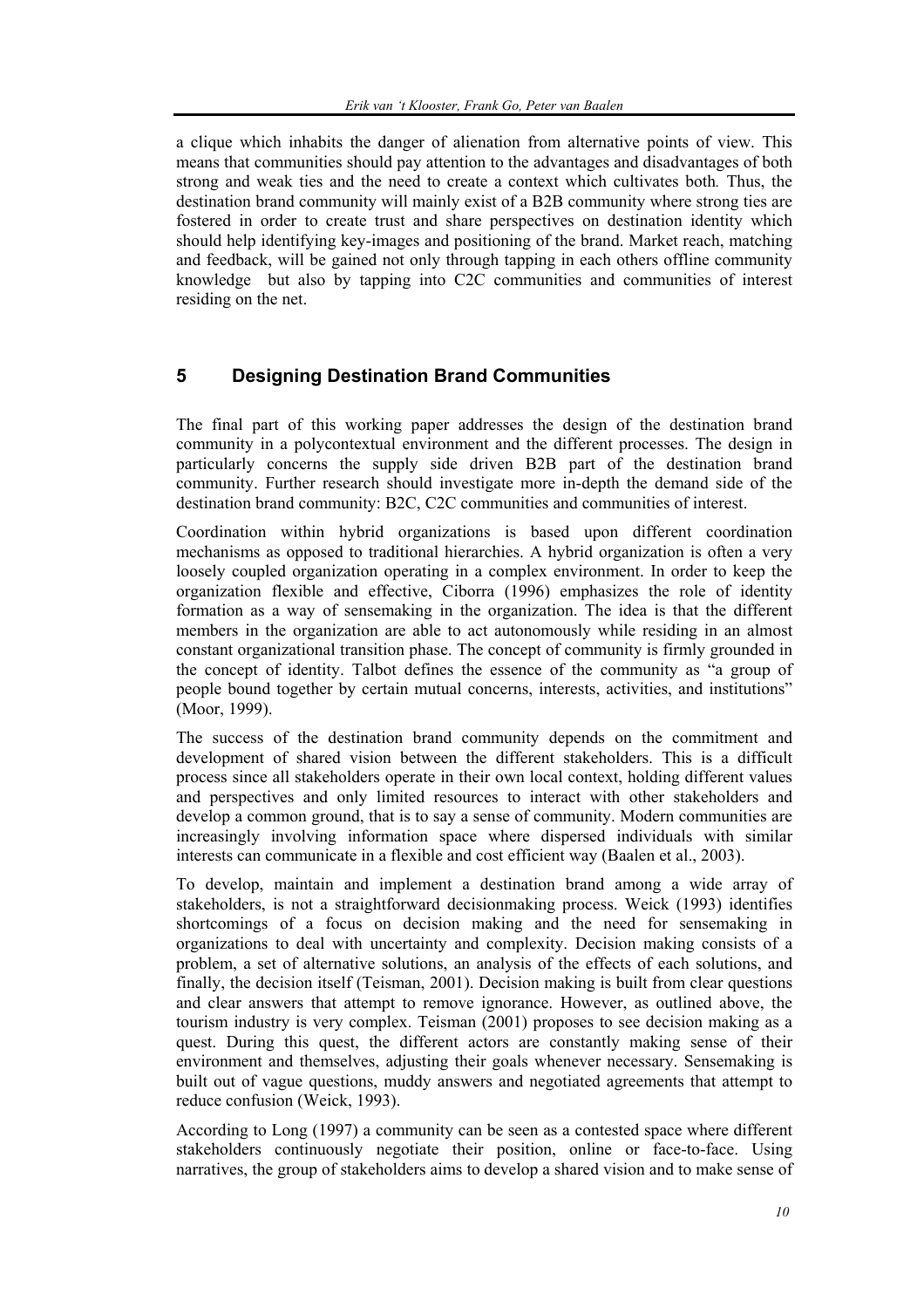their community as well as their environment. The identity should not be conceptualized a priori as cultural givens but as produced and transformed through the experiences shared and the struggles that take place between actors of various sorts. Hence, the destination brand community is constantly involved in a process where different stakeholders make sense of their destination and themselves. *"The challenges for all countries is to find ways of continually presenting and re-presenting their past cultural achievements alongside their modern equivalents in ways that are fresh, relevant and appealing to younger audiences"* (Anholt, 2002: 236).

## **6 Coordination In A Polycontextual Environment**

The destination brand community brings together dispersed stakeholders (attractions, accommodations, tourism services, intermediaries, transport, export industries and tourists) which are related to the destination. In doing so the destination brand community has to deal with the challenges of a polycontextual environment. All stakeholders act in their own local context, where they develop common scripts for interacting, making their world understandable, and shaping it. Without efforts to facilitate interactions between the different local contexts it will be difficult to kick-start a collective process of sensemaking. To connect the different contexts, four spaces need to be bridged: mind space, social space, information space and material space (Go  $\&$  Fenema, 2003). The individuals *mind space* is formed by the individual's interests as well as their cultural and organizational background. *Social space* is when two or more individuals meet in some format on a relational basis. *Material space* is where people meet in a physical environment. *Information space* facilitates flexible access to knowledge resources in the form of groupware and knowledge portals. Figure 2 depicts the destination brand community and its polycontextual environment.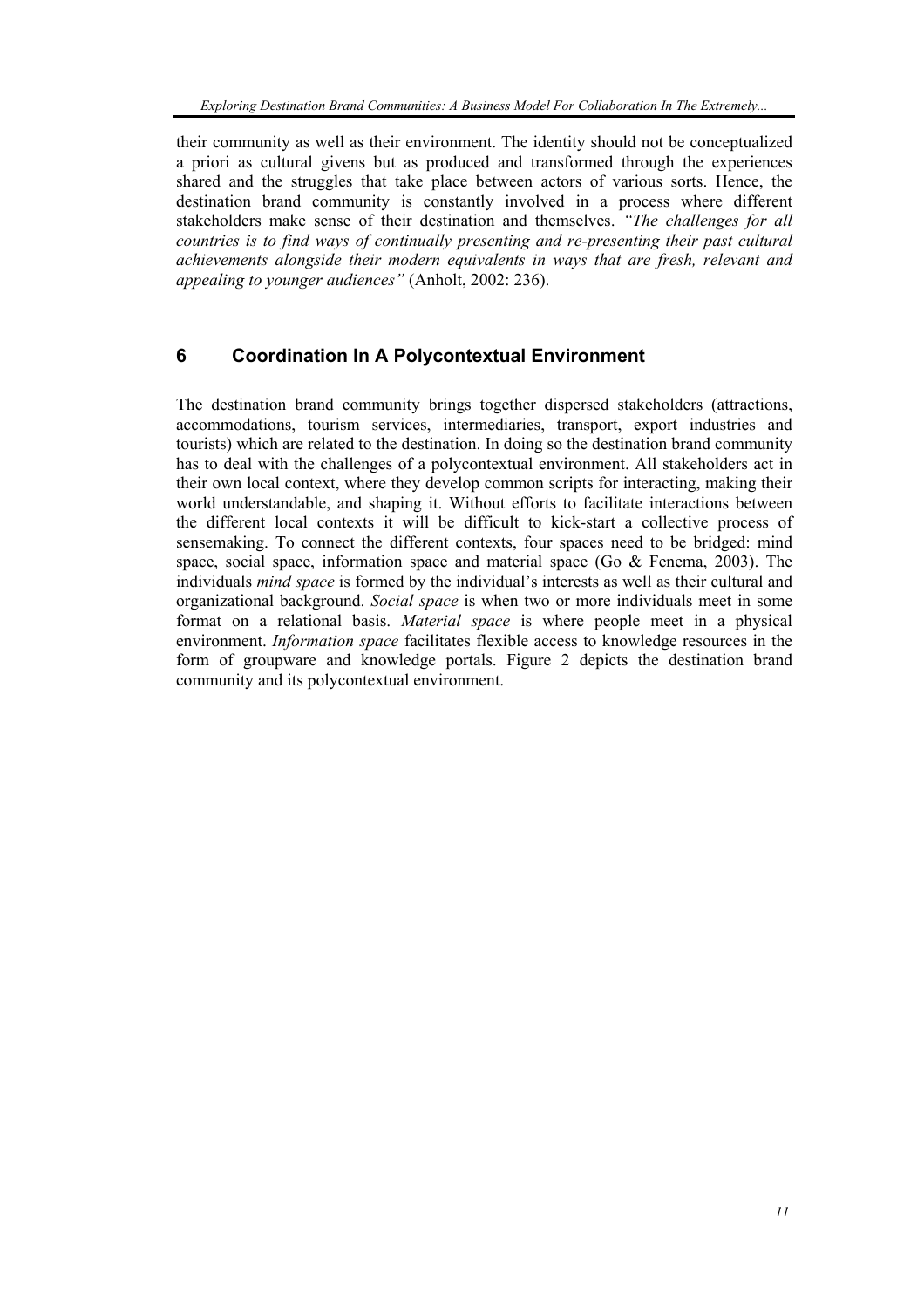

*Figure 2: The Destination Brand Community And Its Polycontextual Environment Source: Based on Fenema & Go (2003)* 

### **7 Mind Space**

Destination Brand Communities should create a clear identity, which provides clear guidelines with regard to the goals and relationships between the different stakeholders (Riege et al., 2001). To provide value for participation, the identity of the destination brand community should be closely aligned with strategic priorities of the different stakeholders (Wenger et al., 2002).

Collaborative possibilities are often complicated by the existence of diverse organizations and other publics who often hold widely different viewpoints and strong vested interests. Difficulties in achieving a collaborative solution are directly related to the differences in value orientation between the stakeholders (Jamal & Getz, 1995). Two main barriers stand in the way of initiating knowledge sharing and symphasizing among stakeholders: awareness and interest barriers (Boone, 1997).

Awareness barriers lead to passive rejection of the initiation to share knowledge, because of ignorance of sender or receiver. For example, as explained earlier, tourism organizations that are not familiar with collaboration may be reluctant to join, out of fear of losing control over the image formation process. They might also feel that the resources they possess could be better utilized by adopting a more familiar strategy, even though that strategy may have produced less than optimal outcomes in the past (Jamal  $\&$ Getz, 1995).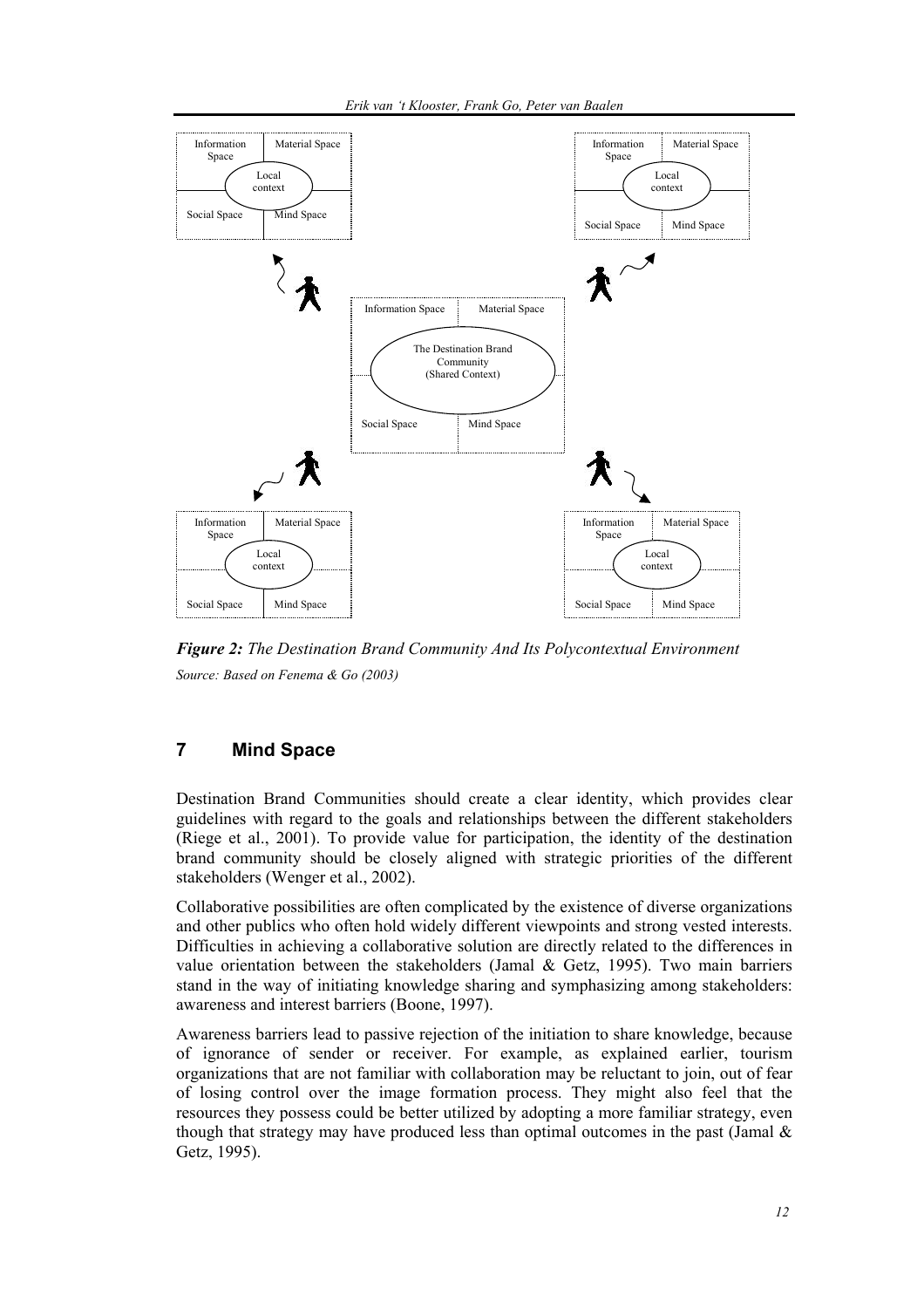Interest barriers arise if the member perceives the value of knowledge sharing to be less than the costs or has personal objections to share knowledge (Boone, 1997). For example, local governments might also perceive risks in collaborating together, since they too are often involved in competing with each other for scarce funds, and for attracting private investments. Concerns about loss of control over decision making may also prevent local authorities from entering into collaboration (Jamal & Getz, 1995). However, in an extremely competitive global market place tourism organizations need to realize that competitive and co-operative strategies are complementary rather than contradictory (Riege et al., 2001)

## **8 Social Space**

A strong community fosters interactions and relationships based on mutual respect and trust. Social space refers to the development of interpersonal relationships that reinforce commitment and trust between individuals. Reciprocity is of major importance within a community. Without it, the community is unlikely to sustain. In contrast with social relationships, community members participate on behalf of staggered and generalized reciprocity. This means that actors put effort into the community and expect to get something in return, but they do not know when, and from who (Baalen et al., 2003).

Inclusion of all key stakeholders is needed to make a brand sustainable and of high quality. Because of resources at the individual and collective level the community should facilitate flexible participation. Some stakeholders, especially the SMTEs, will be skeptical about participating in the community. However, to include them in the community, even in a marginal way gives them the opportunity to participate more actively whenever they want. The levels of participation are very organic as stakeholders are constantly evaluating their goals and looking for new ways in which the community can contribute to their individual needs and those of the collective. Rather than force participation, successful communities "build benches" for those on the sidelines, for example through a (digital) newsletter or website with the latest news (Wenger et al., 2002).

Empirical research shows that connecting a diverse array of stakeholder groups, many of whom would not have communicated otherwise, helped them to finally recognize their common interests and to realize the advantages to be gained working together as opposed to competing with each other. The participants gained a greater strategic knowledge of their geographic area and the factors which might affect the long term sustainability of the regional industries (Williams et al., 1998).

## **9 Information Space**

Economics involved in producing public goods and offering help to others change dramatically as one moves to an online environment. For example, the costs of communicating and coordinating the actions of a group are often much lower than faceto-face communication. Also the value of a piece of information or advice that is offered to a group can be amplified because of the fact that an unlimited number of people might use or make copies of the information provided (Wang & Fesenmaier, 2003).

Information space is able to support both social and mind space. By putting community related information on the internet (as website content or database documents), members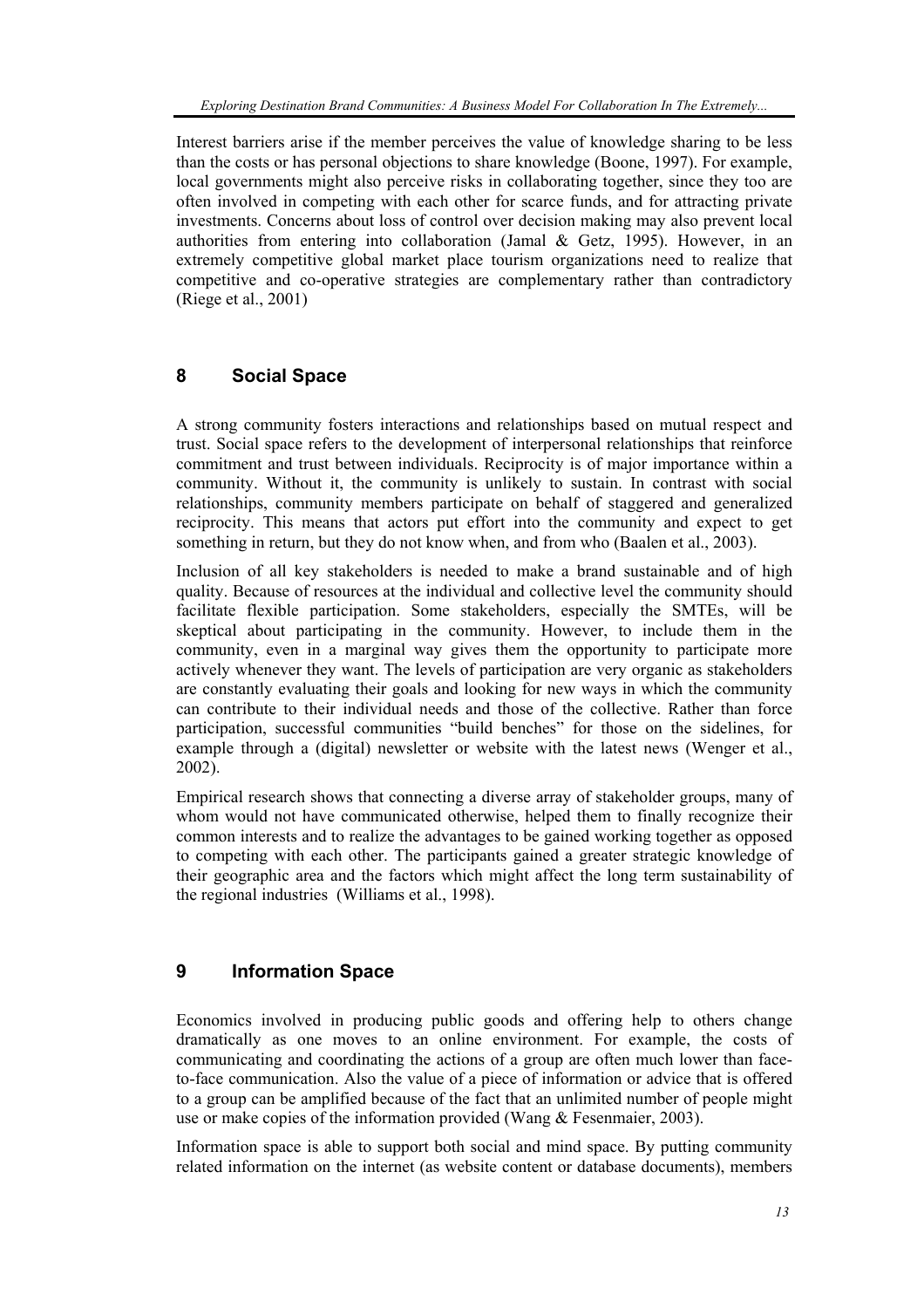can catch up with the latest news whenever they want, (e.g. when they missed out in previous events). Discussionboards and who-does-what facilities make dispersed "invisible" members visible, bringing the community alive in an online environment. Online-transparency will also help community members identify new opportunities and support groups. By connecting the community with customer communities or online feedback systems it will become clear how the tourists perceive a particular destination, which can be a trigger to adjust the brand.

#### **10 Material Space**

Material space facilitates gatherings where the community members can communicate face-to-face with each other. Face-to-face contact is the richest form of communication, providing space for stakeholders to build trust and share complex knowledge through (informal) discussions, and brainstorm sessions (Wenger et al., 2002). Furthermore, a new community needs time to establish an identity and develop group norms. This is best achieved when stakeholders share experiences face-to-face (Gillen, 2001). For this reason physical encounters usually precede virtual encounters.

## **11 Processes Within The Destination Brand Community**

Within the community two kinds of roles can be identified that are to a great deal occupied with the act of sensemaking in the community: the sponsor and the coordinator. The *sponsor* defines the architecture and the standards (e.g. protocols) around which the community is organized and is concerned with the long-term strategy of the community (Sawhney & Prandelli, 2000).

The obvious choice for the role of *coordinator* is the destination management organization whose main task is to identify potential members and to connect them with each other around shared values. Coordinators break down the boundaries between the different stakeholders, who are most of the time used to hierarchical decision-making. The coordinator is involved in creating a mind set among the different stakeholders where tourism managers must begin to think laterally, forging partnerships to achieve organizational and collective goals (Selin & Chavez, 1995).

Boer et al. (2002) propose different ways to facilitate communal sharing. One can try to change the existing relational model of the stakeholder or one can try to redesign the facilitating technology (website, database) in order to fit the relational model, or a combination of both. The first situation requires a change of culture, which is a time consuming process, whereas the second situation requires a fundamental reconsideration about the functionalities of the technology. Obviously, in practice it is not an either or choice, but a combination of both (Boer et al., 2002). A technological solution can be the implementation of a "gated" domain which is based on membership. Membership emphasizes boundaries that delimit ''us ''from ''them ''and that create the form of emotional safety that encourages self-disclosure and intimacy. Membership enhances a member's confidence and creates a sense of entitlement. It also serves to build loyalty to the group (Kim, 2003). Membership is most of the times voluntary, but there's some selection and the members are bound by a common license. Intellectual property is maintained within the community and there is no requirement to share openly everything (Sawhney & Prandelli, 2000).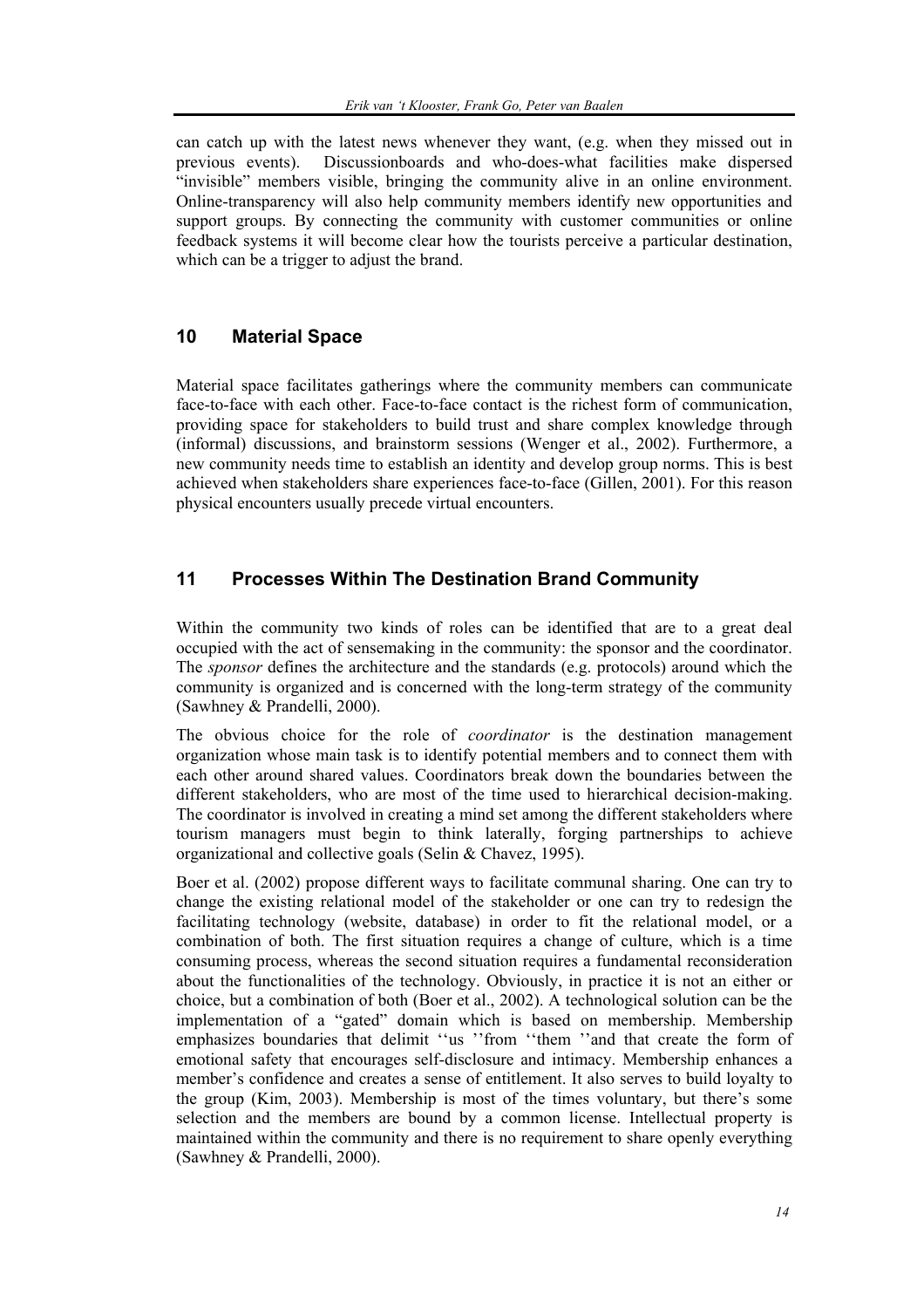To make it easy for community members to connect with peers, coordinators should be opportunistic about chances to interact and try to integrate community meetings with other meetings when possible. Also, stakeholders with closely aligned interests should be encouraged to work together as a single sector in order to make effective use of limited participant time and resources (Williams et al., 1998). This way the community minimizes the effort of community members to participate.

The coordinator has to create a rhythm of activities. Regular meetings, videoconferences, website activity, newsletters and informal lunches provide the heartbeat of the community. When that beat is strong and rhythmic, the community has a sense of movement and liveliness. However, if the beat is too fast, the community feels breathless: people stop participating because they are overwhelmed. When the beat is too slow, the community feels sluggish, and has a big chance to die (Wenger et al., 2002).

Finally, coordinators should provide a clear procedural framework at the start of negotiations, set a firm deadline for tailoring this framework to the needs of the participants, and ensure that all parties abide by the customized process once it has been formally approved by the participants (Williams et al., 1998).

#### **12 Conclusion, Limitations & Recommendations**

Intense global competition in the tourism industry forces destinations to come up with innovative business models which are able of connecting and coordinating a wide range of stakeholders in order to develop strong and sustainable destination brand strategies. This working paper dealt with the concept of destination brand community which is a relatively undeveloped research subject in both tourism and information management studies. It aimed to give a multidisciplinary overview of issues related to tourism, marketing, organization and information technology management. For quite some time destinations are aware of the disadvantages of the extremely fragmented industry. As ICT enables new forms of collaboration, both researchers and practitioners should engage in a quest for developing new business models. This paper hopes to spark the interest among researchers in the field of virtual collaboration and e-commerce to get involved in the complex, yet exciting field of tourism. Many fundamental issues have been addressed in this paper but, as may be clear, many issues need further investigation. For example, the understanding of destination brand communities as being composed of B2B, B2C, C2C communities and communities of interest brings to surface the component based nature of the destination brand community. Kumar et al. (2003) argue that the use componentbased-concepts at the levels of business, organizations and technologies should make it easier for organizations to create alignment. Further research on the individual destination brand community components is needed as well as ways to connect them.

#### **References**

Anholt, S (2002) "Foreword". *Brand Management*, Vol.9, No. 4-5, 229-239.

- Baalen, P.J. et. al. (2003) "Community en kennisportal in de Agrologistiek". *White paper.*  Rotterdam: Rotterdam School of Management*.*
- Baloglu, S. (1999) "A Path Analytic Model of Visitation Intention Involving Information Sources, Socio-Psychological Motivations, and Destination Image". *Journal of Travel & Tourism Marketing*. Vol. 8, No. 3, pp. 81-90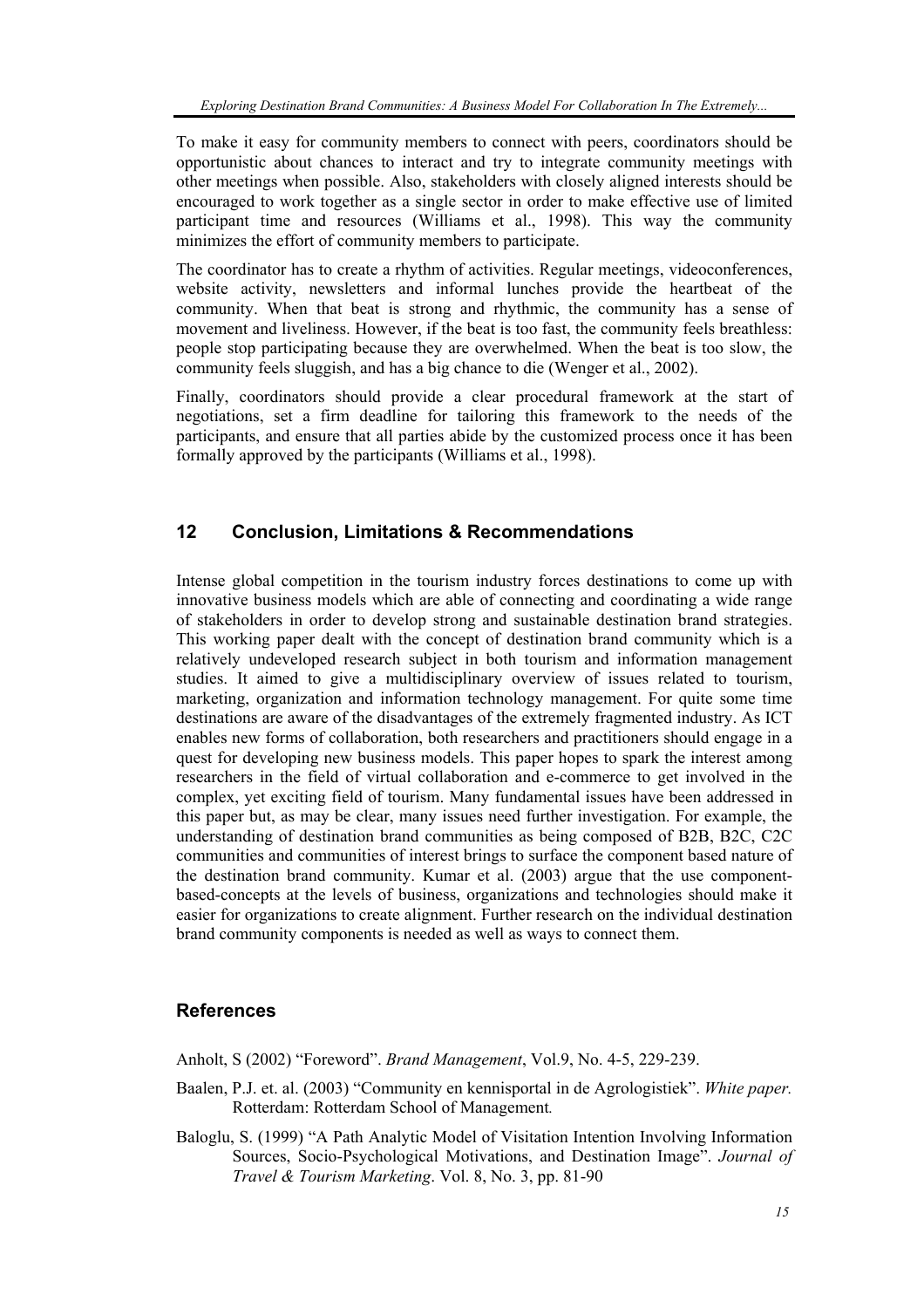- Boer, N., P.J. van Baalen & K. Kumar (2002) "The Importance of Sociality for Understanding Knowledge Sharing Processes in Organizational Contexts". *ERIM Report Series Research in Management*. Rotterdam Erasmus Research Institute of Management (ERIM)
- Boone, P. (1997) *"Managing Intracorporate Knowledge Sharing"*. Dissertation. Rotterdam: Erasmus University Rotterdam.
- Bradley, S. P., and R. L. Nolan (eds.) (1998) *"Sense and Respond"*. Harvard Business School Press.
- Braun, P. (2002) "Networking Tourism SMEs: E-Commere and E-Marketing Isues in Regional Australia". Information Technology & Tourism. Vol. 5, No. 1, pp. 13- 24
- Ciborra, C. U. (1996) "The Platform Organization; Recombining Strategies, Structures, and Surprises". *Organization Science*. Vol. 7, No. 2, pp. 103-118, March-April 1996.
- Decrop, A. (1999) "Personal Aspects of Vacationers' Decision Making Processes: An Interpretivist Approach". *Journal of Travel & Tourism Marketing*. Vol. 8, No. 4, pp. 59-68
- Fenema, P.C van & F. Go (2003) "Dispersed Communities: Weaving Collectieve and Individual Life, Fact and Fiction, Mediated and Direct Spatial Experiences". Paper submitted to Communities & Technologies: An International Conference. Amsterdam, September 2003
- Fyall, A., C. Callod and B.Edwards (2003) "Relationship Marketing: The Challenge For Destinations". *Annals of Tourism Research,* Vol. 30, No. 3, pp. 644–659, 2003
- Gillen, N. (2001) "What role could virtual and physical environments play in the life of new economy organizations?". *Electronic Journal of Organizational Virtualness*. Vol 3, No. 6.
- Gnoth, J. (2002) "leveraging export brands through a tourism destination brand". *Brand Management*, 9 (4-5), 262-280.
- Go, F., & P. C. van Fenema (2003) "Moving Bodies and Connecting Minds in Space: It is a Matter of Mind over Matter". Paper presented at the EGOS 2003, Copenhagen, Denmark
- Go, F.M., R.M. Lee & A.P. Russo (2003) "E-heritage in the globalizing society: enabling cross-cultural engagement through ICT". *Information Technology & Tourism*, Vol. 6, No 1, pp. 55-68
- Govers, R. & F.M. Go (2003) "Global Frameworks and Local Realities: Social and cultural identities in making and consumering tourism". Paper presented at the conference "Global Frameworks and Local Realities", Brighton, UK, September 11-12 2003.
- Grant, J. (2000) *"The New Marketing Manifesto: The 12 Rules for Building Successful Brands in the 21st Century".* London, TEXERE Publishing Limited.
- Jamal, T.B. & D. Getz (1995) "Collaboration Theory and Community Tourism Planning". *Annals ofTourism Research*, Vol. 22, No. 1, pp. 186-204
- Kim, W.G., C. Lee and S.J. Hiemstra (2003) "Effects of an online virtual community on customer loyalty and travel product purchases". *Tourism Management.*